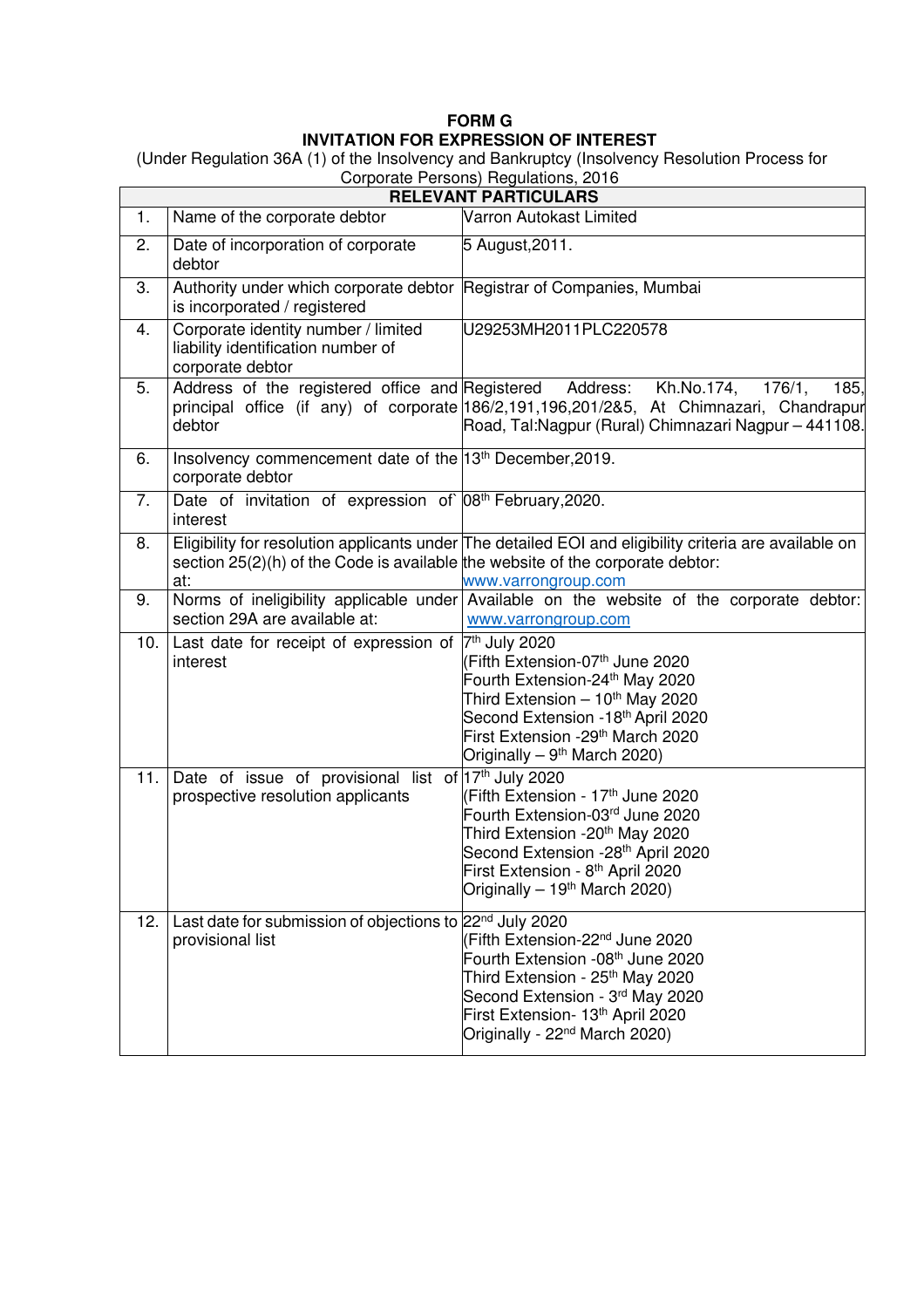| 13.   | Date of issue of final list of prospective 1 <sup>st</sup> August 2020<br>resolution applicants                                                                                            | (Fifth Extension- 02 <sup>nd</sup> July 2020<br>Fourth Extension - 18th June 2020<br>Third Extension - 04 <sup>th</sup> June 2020<br>Second Extension-13 <sup>th</sup> May 2020<br>First Extension - 23rd April 2020<br>Originally - 3 <sup>rd</sup> April 2020)                                                                                        |
|-------|--------------------------------------------------------------------------------------------------------------------------------------------------------------------------------------------|---------------------------------------------------------------------------------------------------------------------------------------------------------------------------------------------------------------------------------------------------------------------------------------------------------------------------------------------------------|
| 14.   | Date<br>of<br>of<br>issue<br>memorandum, evaluation matrix and (Fifth Extension - 22 <sup>nd</sup> June 2020<br>plans<br>resolution<br>request<br>for<br>prospective resolution applicants | information 22 <sup>nd</sup> July 2020<br>to Fourth Extension-08th June 2020<br>Third Extension - 25 <sup>th</sup> May 2020<br>Second Extension - 3rd May 2020<br>First Extension - 13th April 2020<br>Original - 24 <sup>th</sup> March 2020)                                                                                                          |
| 15.   | Manner<br>of<br>obtaining<br>request<br>plan,<br>evaluation<br>resolution<br>information                                                                                                   | for The Resolution Professional shall share the documents<br>matrix, through e-mail or virtual data room after verification of<br>information memorandum and further KYC documents and eligibility criteria under section 29A<br>of Insolvency and Bankruptcy Code, 2016 and<br>prequalification criteria as approved by the Committee of<br>Creditors. |
| 16.   | Last date for submission of resolution 21 <sup>st</sup> August 2020<br>plans                                                                                                               | (Fifth Extension - 22 <sup>nd</sup> July 2020<br>(Fourth Extension - 8 <sup>th</sup> July 2020<br>Third Extension-24 <sup>th</sup> June 2020<br>Second Extension - 02 <sup>nd</sup> June 2020<br>First Extension - 13 <sup>th</sup> May 2020<br>Originally - 23 <sup>rd</sup> April 2020)                                                               |
|       | resolution professional                                                                                                                                                                    | 17. Manner of submitting resolution plans to Via sealed envelope or as mentioned in the request for<br>resolution plans.                                                                                                                                                                                                                                |
| 18.   | Estimated date for submission<br>resolution plan to the Adjudicating (Fifth Extension - 17th August 2020<br>Authority for approval                                                         | of 16th September 2020<br>Fourth Extension -03 <sup>rd</sup> August 2020<br>Third Extension - 19 <sup>th</sup> July 2020<br>Second Extension -24 <sup>th</sup> June 2020.<br>First Extension - 1 <sup>st</sup> June 2020<br>Originally $-26$ <sup>th</sup> May 2020)                                                                                    |
| 19. I | Name and registration number of the Name: Avil Menezes<br>resolution professional                                                                                                          | Reg No. IBBI/IPA-001/IP-P00017/2016-17/10041                                                                                                                                                                                                                                                                                                            |
| 20.   | Name, Address and e-email of the Name: Avil Menezes<br>with the Board                                                                                                                      | resolution professional, as registered <b>Address:</b> 416, Crystal Paradise Co-op Soc. Ltd.<br>Dattaji Salvi Marg, Above Pizza Express, Off Veera<br>Desai Road, Andheri West, Mumbai - 400053<br>Email: avil@caavil.com                                                                                                                               |
| 21.   | professional                                                                                                                                                                               | Address and email to be used for <b>Address</b> :416, Crystal Paradise Co-op Soc. Ltd.<br>correspondence with the resolution Dattaji Salvi Marg, Above Pizza Express, Off Veera<br>Desai Road, Andheri West, Mumbai - 400053<br>Email: irp.varronautokast@gmail.com,                                                                                    |
| 22.   | Further Details are available at or with                                                                                                                                                   | Mr. Avil Menezes,<br>Website: www.varrongroup.com<br>Email: irp.varronautokast@gmail.com                                                                                                                                                                                                                                                                |